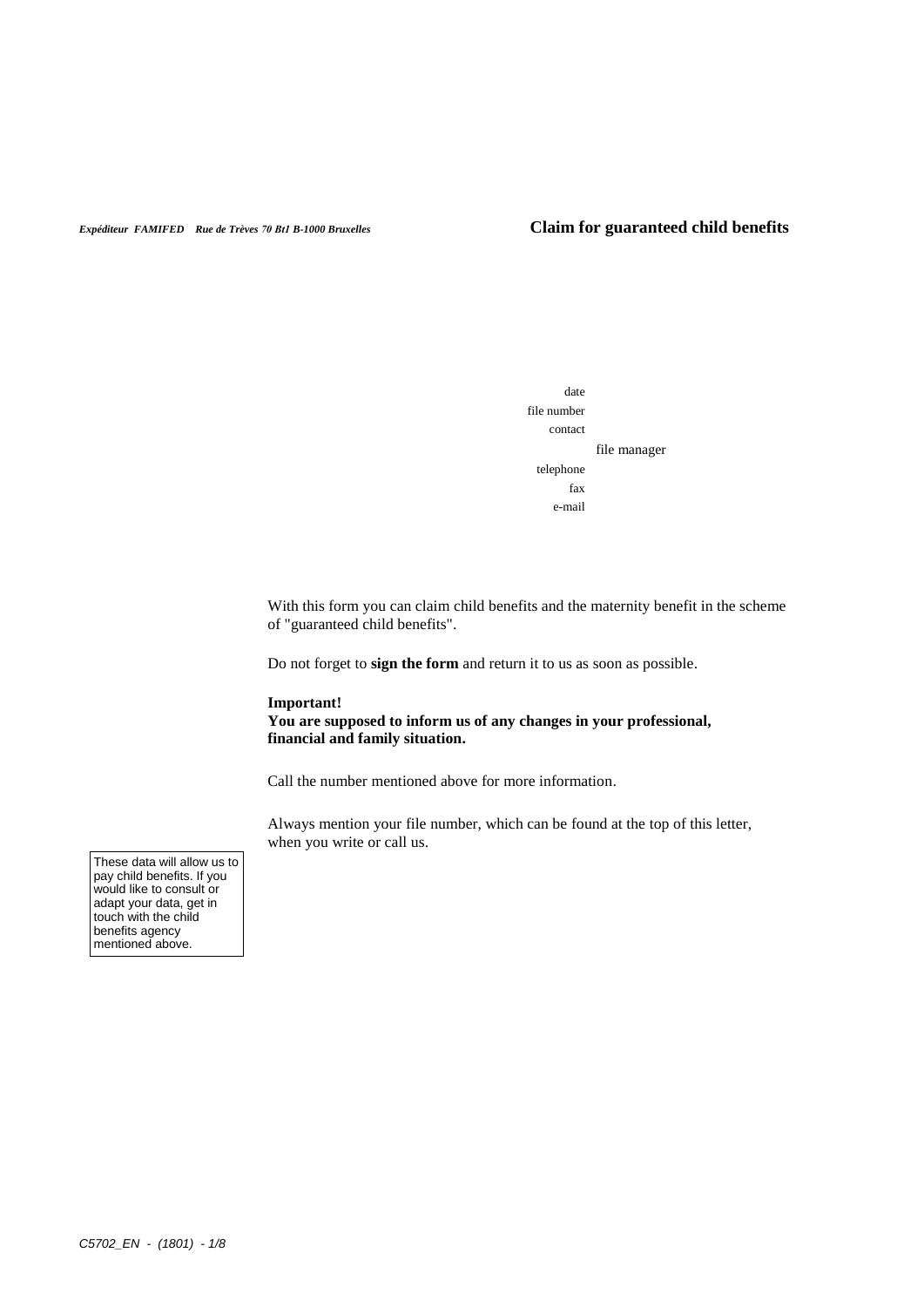*If you don't have enough space, add a separate page.*

| 10 |                                        | Personal data about you                                                                                                              |
|----|----------------------------------------|--------------------------------------------------------------------------------------------------------------------------------------|
| 11 | For women: maiden name                 |                                                                                                                                      |
|    |                                        |                                                                                                                                      |
|    |                                        |                                                                                                                                      |
|    |                                        |                                                                                                                                      |
|    |                                        |                                                                                                                                      |
|    |                                        |                                                                                                                                      |
|    |                                        |                                                                                                                                      |
|    | In the top right corner of your        |                                                                                                                                      |
|    | SIS card (health care agency<br>card). |                                                                                                                                      |
|    |                                        | If you are a political refugee or a recognized stateless person, add a<br>certificate stating the date of your recognition.          |
|    |                                        | If you are a political refugee, also add a copy of your asylum claim.                                                                |
|    |                                        | If you are granted subsidiary protection, add the letter stating that your<br>residence was regularized on the basis of this status. |
|    |                                        | If you don't have the Belgian nationality and you are not a political<br>refugee, add a copy of your residence permit.               |
| 12 | Since when do you live in              |                                                                                                                                      |
|    | Belgium without interruption?          |                                                                                                                                      |
|    |                                        |                                                                                                                                      |
| 20 |                                        | <b>Your family situation</b>                                                                                                         |
| 21 | You may tick off more than one<br>case |                                                                                                                                      |
|    |                                        |                                                                                                                                      |
|    |                                        |                                                                                                                                      |
|    |                                        |                                                                                                                                      |

Did you make a written declaration of legal cohabitation at your city's Registry Office?

 yes, since ...........................................with ...................................... ................................................................born ......................................

|                       | $\Box$ no     |  |
|-----------------------|---------------|--|
| change in your family |               |  |
| situation.            |               |  |
|                       |               |  |
|                       | $\Box$ single |  |
|                       |               |  |
|                       |               |  |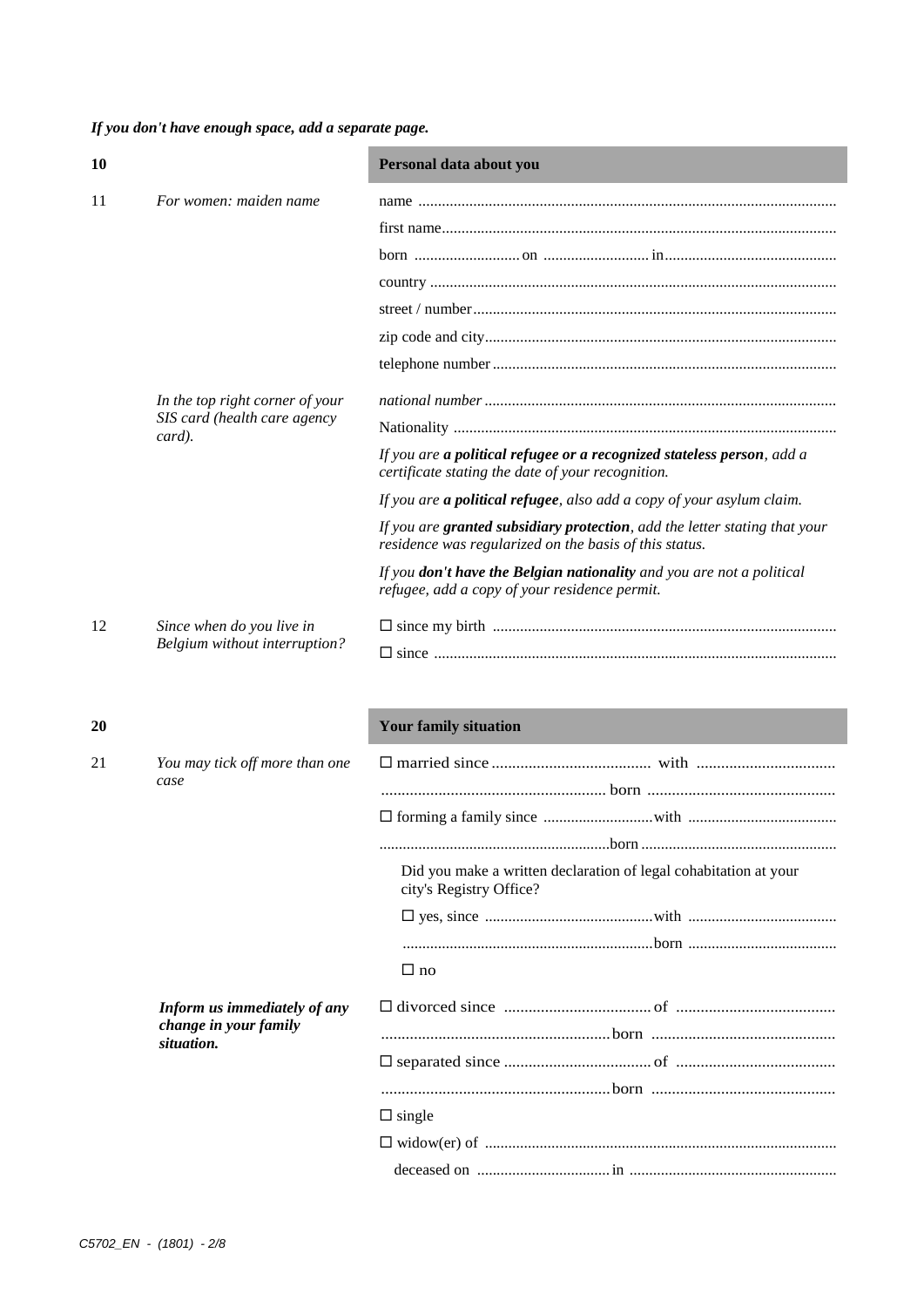| 30 |                                                                                                     | Children for whom you claim the child benefits |                                                                                                                                                                                                                                    |  |
|----|-----------------------------------------------------------------------------------------------------|------------------------------------------------|------------------------------------------------------------------------------------------------------------------------------------------------------------------------------------------------------------------------------------|--|
| 31 | I claim the maternity benefit.                                                                      | $\rightarrow$ Go to point 33.<br>$\Box$ no     |                                                                                                                                                                                                                                    |  |
|    | Is awarded for a birth.                                                                             | familiales").                                  | $\square$ yes Add to this claim a birth certificate delivered by the Registry<br>Office at the birth's declaration ("attestation pour obtenir l'allocation<br>de naissance conformément aux législations relatives aux prestations |  |
| 32 | Did you or the father adopt a                                                                       | $\Box$ no                                      |                                                                                                                                                                                                                                    |  |
|    | child?                                                                                              | $\Box$ yes                                     |                                                                                                                                                                                                                                    |  |
| 33 | I claim the child benefits for                                                                      |                                                |                                                                                                                                                                                                                                    |  |
|    | Children who study, are<br>indentured, seeking employment                                           |                                                |                                                                                                                                                                                                                                    |  |
|    | or are in training are usually<br>entitled to child benefits until<br>the age of 25                 |                                                |                                                                                                                                                                                                                                    |  |
|    |                                                                                                     |                                                |                                                                                                                                                                                                                                    |  |
|    | Relationship: son, daughter,<br>brother, stepson,<br>granddaughter, etc.                            |                                                |                                                                                                                                                                                                                                    |  |
|    |                                                                                                     |                                                |                                                                                                                                                                                                                                    |  |
|    |                                                                                                     |                                                |                                                                                                                                                                                                                                    |  |
|    |                                                                                                     |                                                |                                                                                                                                                                                                                                    |  |
|    |                                                                                                     |                                                |                                                                                                                                                                                                                                    |  |
|    |                                                                                                     |                                                |                                                                                                                                                                                                                                    |  |
| 34 | List name and first name of the<br>children with a recognized<br>disability of at least 66%.        | name and first name                            |                                                                                                                                                                                                                                    |  |
|    |                                                                                                     |                                                |                                                                                                                                                                                                                                    |  |
|    |                                                                                                     |                                                |                                                                                                                                                                                                                                    |  |
| 35 | List name and first name of the<br>children with an income of their<br>own, and the type of income. | name and first name                            | which income? (e.g.: alimony,<br>scholarship, social security benefit, etc.)                                                                                                                                                       |  |
|    |                                                                                                     |                                                |                                                                                                                                                                                                                                    |  |
|    |                                                                                                     |                                                |                                                                                                                                                                                                                                    |  |

-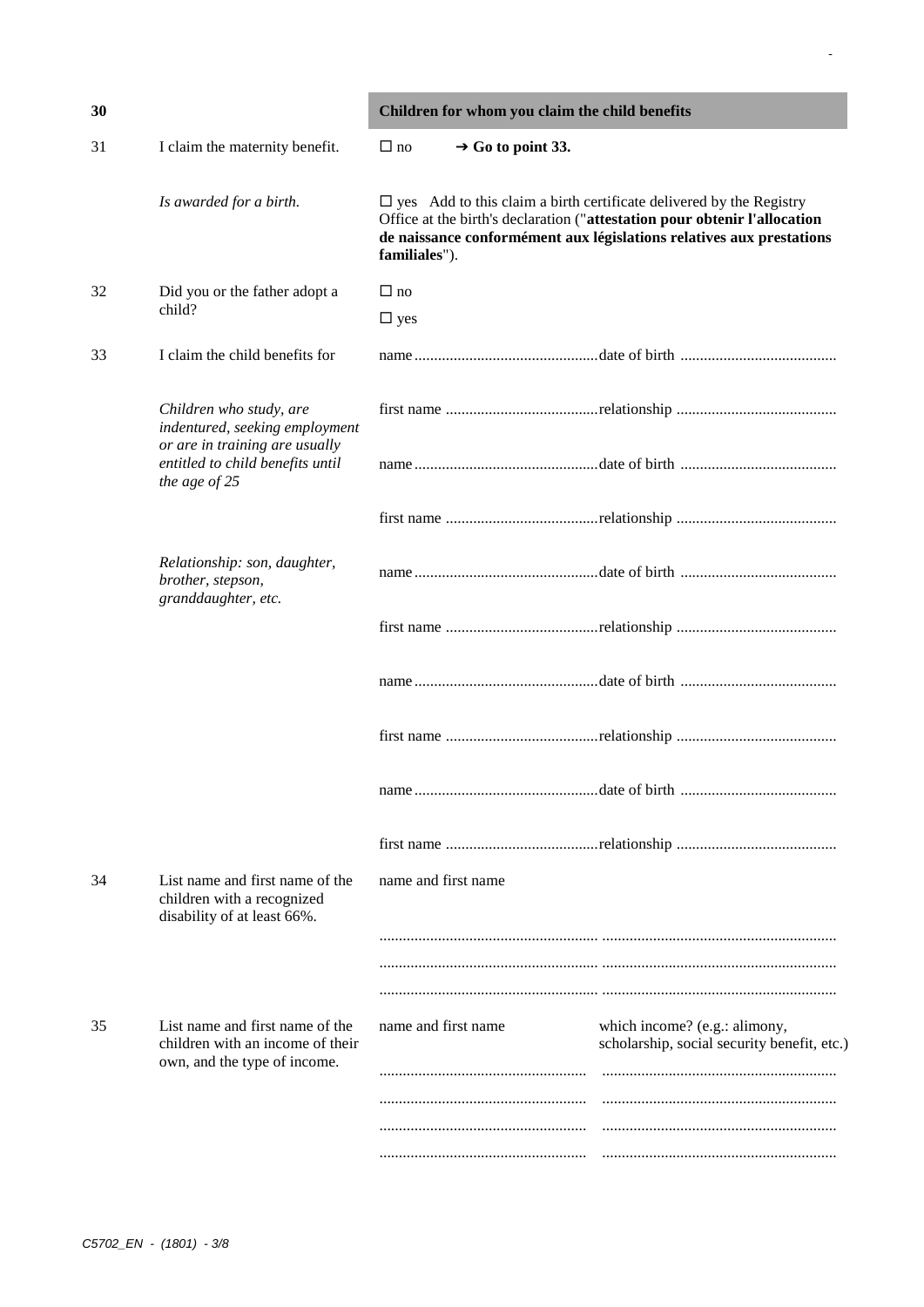| 36 | List name and first name of the<br>children who are placed and the<br>address where they live. | name and first name | where (with whom) do they live?<br>(name and address) |
|----|------------------------------------------------------------------------------------------------|---------------------|-------------------------------------------------------|
|    | (host family, guardian,<br><i>institution</i> )                                                |                     |                                                       |
|    |                                                                                                |                     |                                                       |
|    |                                                                                                |                     |                                                       |
| 37 | List name and first name of the<br>children placed in your family                              | name and first name |                                                       |
|    | by a public authority with                                                                     |                     |                                                       |
|    | financial support from that<br>authority.                                                      |                     |                                                       |
|    |                                                                                                |                     |                                                       |

# **40 Did you already claim and/or receive any child benefits?**

-

| 41 | Were child benefits already                                 | പ no                                                                |
|----|-------------------------------------------------------------|---------------------------------------------------------------------|
|    | claimed from or paid by another<br>agency for the children? | $\square$ yes, from (name and address of the child benefits agency) |
|    |                                                             |                                                                     |
|    |                                                             |                                                                     |
|    |                                                             | file number                                                         |

# **50 Professional situation of the family members**

List the data here about **all the members of your family** apart from the children for whom you claim child benefits.

| 51 | You                          |  |
|----|------------------------------|--|
|    | Your wife/husband/partner    |  |
|    | Other members of your family |  |
|    | Relationship: e.g.: brother, |  |
|    | grandmother, uncle of the    |  |
|    | children                     |  |
|    |                              |  |
|    |                              |  |
|    | Inform us immediately of any |  |
|    | changes in these data.       |  |
|    |                              |  |
|    |                              |  |
|    |                              |  |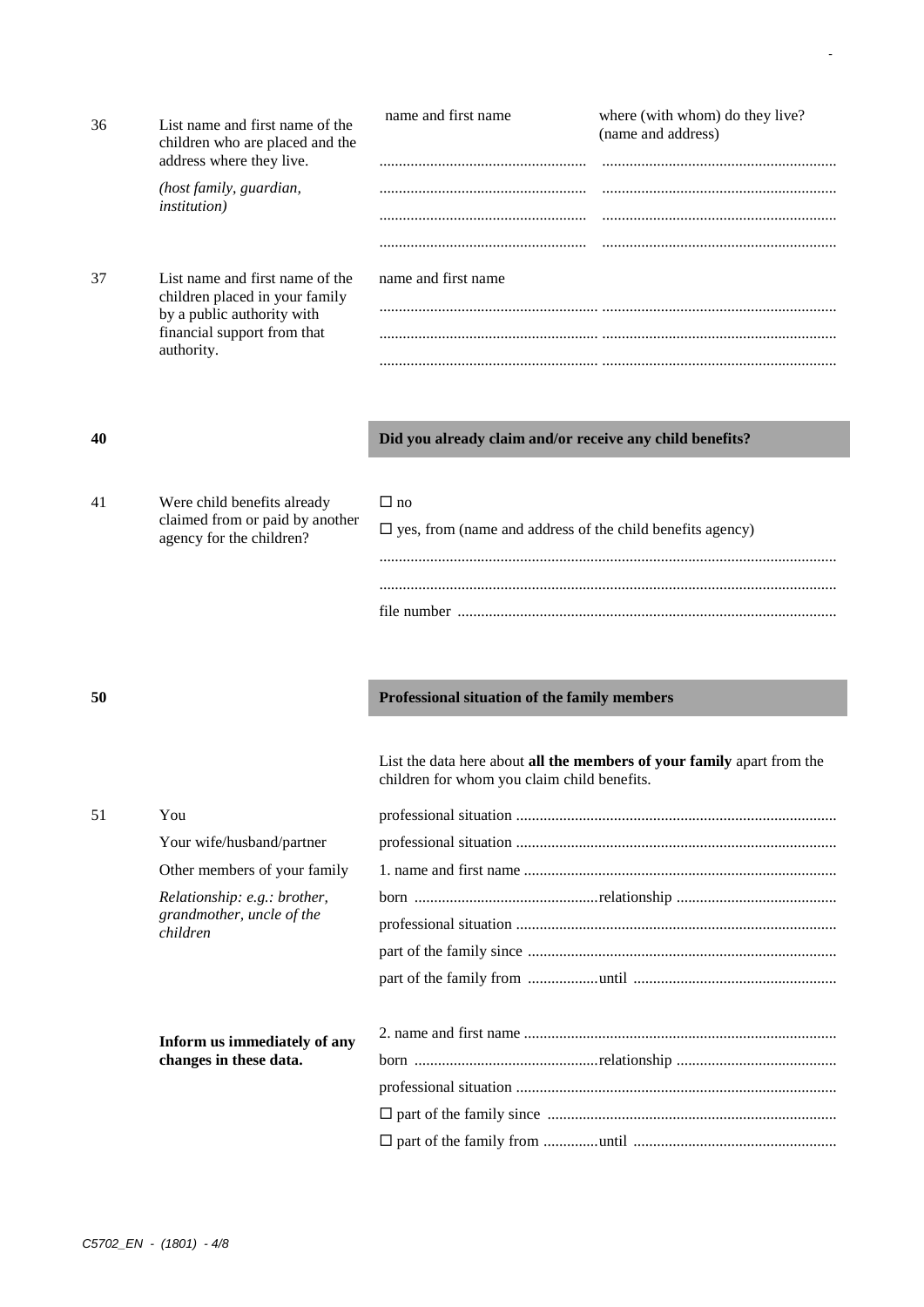|    |                                       | You claim guaranteed child benefits for the children who are part of your<br>family. These children may have <b>parents</b> (and step-parents or adoptive<br>parents), (half)brothers and (half)sisters, living elsewhere (even abroad).<br>We need some information about them in order to complete your child<br>benefits file. List the data about them here. |
|----|---------------------------------------|------------------------------------------------------------------------------------------------------------------------------------------------------------------------------------------------------------------------------------------------------------------------------------------------------------------------------------------------------------------|
| 61 | List the last known situation.        |                                                                                                                                                                                                                                                                                                                                                                  |
|    |                                       |                                                                                                                                                                                                                                                                                                                                                                  |
|    |                                       |                                                                                                                                                                                                                                                                                                                                                                  |
|    |                                       |                                                                                                                                                                                                                                                                                                                                                                  |
|    |                                       |                                                                                                                                                                                                                                                                                                                                                                  |
|    |                                       |                                                                                                                                                                                                                                                                                                                                                                  |
|    |                                       |                                                                                                                                                                                                                                                                                                                                                                  |
|    | List the last known situation.        |                                                                                                                                                                                                                                                                                                                                                                  |
|    |                                       |                                                                                                                                                                                                                                                                                                                                                                  |
|    |                                       |                                                                                                                                                                                                                                                                                                                                                                  |
|    |                                       |                                                                                                                                                                                                                                                                                                                                                                  |
|    |                                       |                                                                                                                                                                                                                                                                                                                                                                  |
| 62 | <b>Brothers and sisters (or half-</b> |                                                                                                                                                                                                                                                                                                                                                                  |
|    | brothers and half-sisters) of the     |                                                                                                                                                                                                                                                                                                                                                                  |
|    | children.                             |                                                                                                                                                                                                                                                                                                                                                                  |
|    | List the last known situation.        |                                                                                                                                                                                                                                                                                                                                                                  |
|    |                                       |                                                                                                                                                                                                                                                                                                                                                                  |
|    |                                       |                                                                                                                                                                                                                                                                                                                                                                  |
|    | List the last known situation.        |                                                                                                                                                                                                                                                                                                                                                                  |
|    |                                       |                                                                                                                                                                                                                                                                                                                                                                  |
|    |                                       | professional situation  from  until                                                                                                                                                                                                                                                                                                                              |
|    |                                       |                                                                                                                                                                                                                                                                                                                                                                  |
|    |                                       |                                                                                                                                                                                                                                                                                                                                                                  |
|    |                                       |                                                                                                                                                                                                                                                                                                                                                                  |
|    | List the last known situation.        |                                                                                                                                                                                                                                                                                                                                                                  |
|    |                                       |                                                                                                                                                                                                                                                                                                                                                                  |
|    |                                       |                                                                                                                                                                                                                                                                                                                                                                  |
|    | Inform us immediately of any          |                                                                                                                                                                                                                                                                                                                                                                  |
|    | changes in these data.                |                                                                                                                                                                                                                                                                                                                                                                  |
|    |                                       |                                                                                                                                                                                                                                                                                                                                                                  |

 $\overline{\phantom{a}}$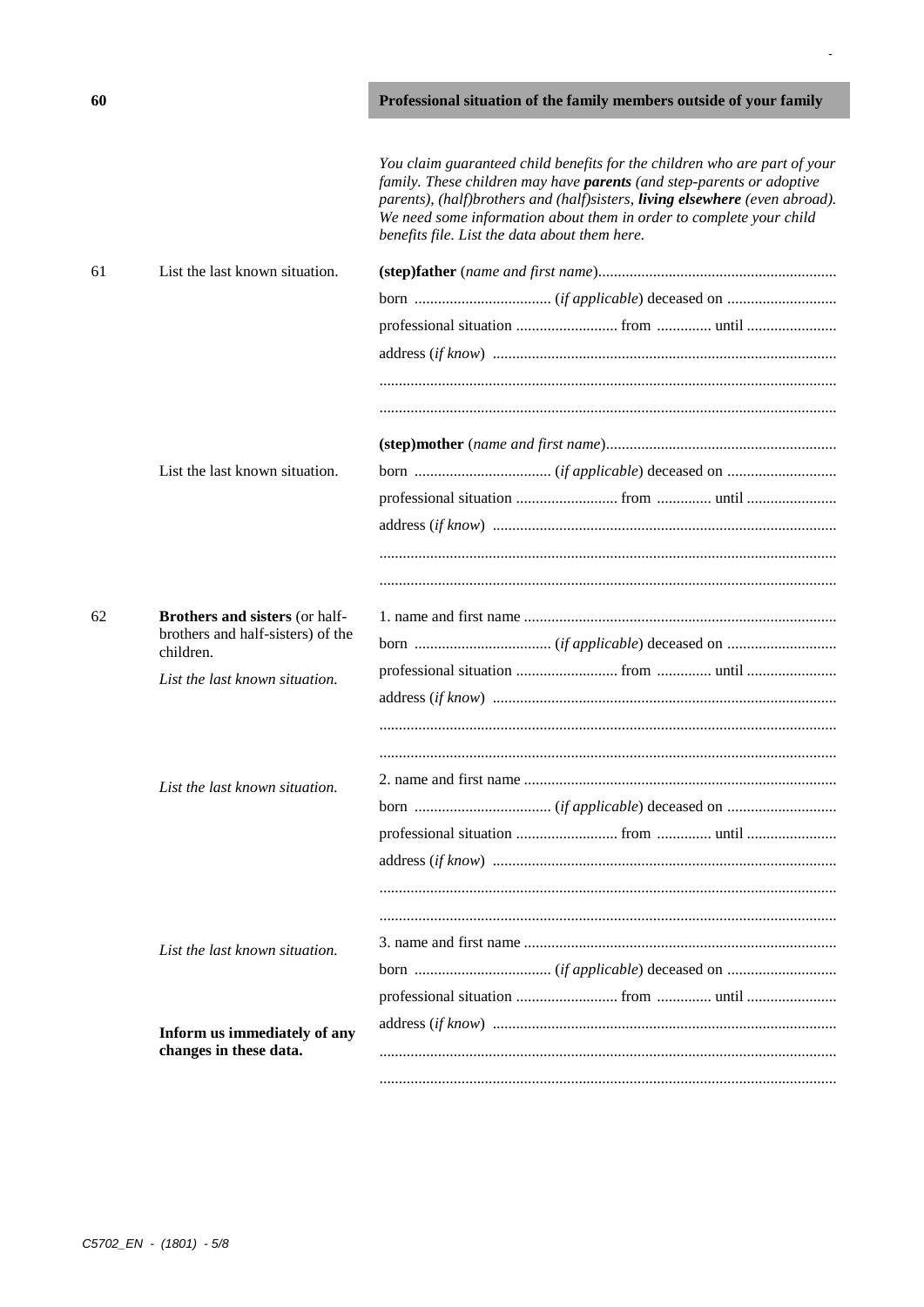# **70 Income of yourself and your wife/husband/partner, if any**

-

| 71 | Do you or your<br>wife/husband/partner (if any)<br>receive a benefit from the<br>CPAS/OCMW or another<br>benefit?                                                                                                                                                              | $\Box$ no<br>$\Box$ yes | $\rightarrow$ Go to point 75. |                                                       |                                                           |
|----|--------------------------------------------------------------------------------------------------------------------------------------------------------------------------------------------------------------------------------------------------------------------------------|-------------------------|-------------------------------|-------------------------------------------------------|-----------------------------------------------------------|
| 72 | Do you or your<br>wife/husband/partner (if any)<br>receive a benefit from the<br>CPAS/OCMW or other<br>assistance in the last 12<br>months?                                                                                                                                    | $\Box$ no<br>$\Box$ yes |                               |                                                       |                                                           |
| 73 | Do you receive the guaranteed                                                                                                                                                                                                                                                  | $\Box$ no               |                               |                                                       |                                                           |
|    | income for aged persons?                                                                                                                                                                                                                                                       | $\Box$ yes              |                               | statement of the last payment.                        | Add a copy of the decision to award the benefit or a bank |
|    |                                                                                                                                                                                                                                                                                |                         | $\rightarrow$ Go to point 80. |                                                       |                                                           |
| 74 | Do you or your<br>wife/husband/partner (if any)<br>have any other income than the<br>assistance of the CPAS/OCMW<br>or the guaranteed income for<br>aged persons?                                                                                                              | Amount<br>e.g.: 120 EUR |                               | Type<br>alimony                                       | Period<br>monthly                                         |
|    | All types of income such as<br>pensions, income from self-<br>employed activities, wages,<br>additional income, benefits for<br>the disabled, scholarships,<br>inheritance, financial support<br>of private persons, returns on<br>investments, rental income,<br>alimony etc. |                         |                               |                                                       |                                                           |
|    | Inform us immediately of any<br>changes in your financial<br>situation.                                                                                                                                                                                                        |                         |                               |                                                       |                                                           |
| 75 | Did the CPAS/OCMW pay you<br>advances on the child<br>benefits?                                                                                                                                                                                                                | $\Box$ no<br>$\Box$ yes |                               |                                                       |                                                           |
| 76 | Did you receive any material<br>help from a Local Relief<br>Initiative                                                                                                                                                                                                         | $\Box$ no<br>$\Box$ yes |                               | $\rightarrow$ Add a certificate of the relief centre. |                                                           |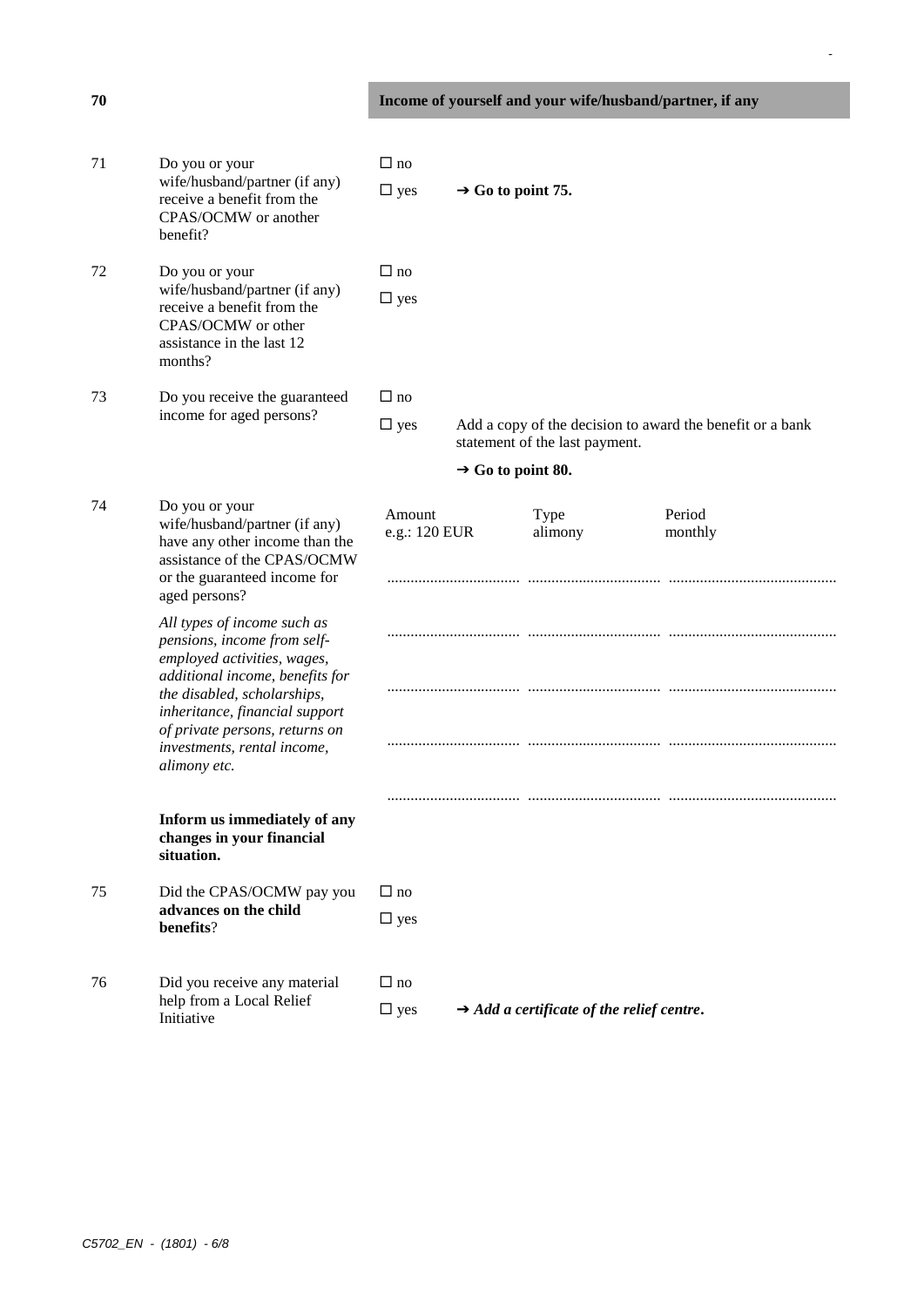# **80 Signature**

|               | I declare to have filled out this claim correctly.                            |                                                                                                                  |  |  |
|---------------|-------------------------------------------------------------------------------|------------------------------------------------------------------------------------------------------------------|--|--|
|               | I realize that deliberately giving false information is a punishable offence. |                                                                                                                  |  |  |
|               |                                                                               |                                                                                                                  |  |  |
|               |                                                                               |                                                                                                                  |  |  |
| <i>points</i> | I add the following items:                                                    |                                                                                                                  |  |  |
| isked.        | п                                                                             | certificate as recognized political refugee, as beneficiary of<br>subsidiary protection or as a stateless person |  |  |
|               | П                                                                             | copy of the asylum claim - 11                                                                                    |  |  |
|               | □                                                                             | copy of the residence permit - 11                                                                                |  |  |
|               | П                                                                             | original of the birth certificate - 31                                                                           |  |  |
|               | П                                                                             | certificate of the percentage of the disability - 34                                                             |  |  |
|               | П                                                                             | items added for lack of space - 33, 51, 61 and 62                                                                |  |  |
|               | п                                                                             | evidence of guaranteed income for aged persons - 73                                                              |  |  |
|               | П                                                                             |                                                                                                                  |  |  |
|               |                                                                               |                                                                                                                  |  |  |
|               |                                                                               |                                                                                                                  |  |  |

-

 $The$  numbers refer to the *where the certificate is a*